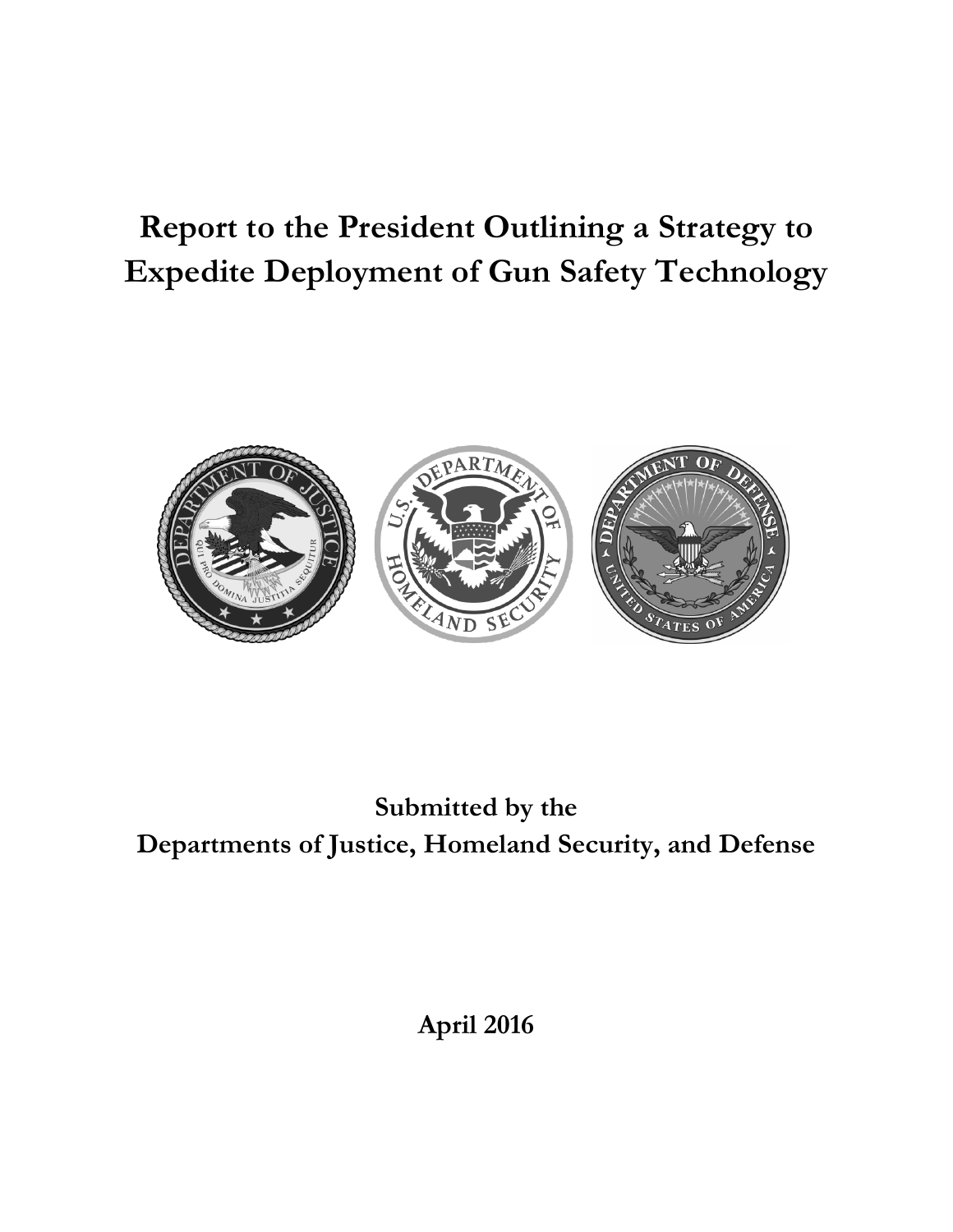### **Introduction**

For more than two decades, the federal government and the private sector have grappled with a basic question of firearm engineering: Can modern technology make guns safer—or "smarter"—without sacrificing the reliability, durability, and accuracy that owners expect from their firearms?

The technology holds great promise. By incorporating electronic systems into a firearm's design, manufacturers can give gun owners greater control over how a weapon is used, both by limiting who can fire the gun ("user-authorization technology") and by making a gun easier to retrieve if it is lost or stolen ("electronic recovery technology"). As noted in the President's January 4, 2016, Memorandum on Promoting Smart Gun Technology, these innovations have the potential to reduce accidental and unauthorized firearm discharges, in turn making our country and its citizens safer. To achieve these changes, the federal government must develop a research and development strategy to expedite real-world deployment of such technology for use in practice.

Much of the basic technology exists. As President Obama said in his remarks accompanying the release of the January 2016 Memorandum, if "you can't unlock your phone unless you've got the right fingerprint, why can't we do the same thing for our guns? If there's an app that can help us find a missing . . . iPad, there's no reason we can't do it with a stolen gun." The President is right. Consumers have grown accustomed to technological advances, such as fingerprint readers and near-field communication, that are common in other industries but virtually nonexistent in firearms manufacturing.

But the next step is more challenging. Manufacturers must now find ways to effectively integrate this technology into firearms without compromising the core functions of the device. Gun owners—whether law enforcement officers, hunters, or homeowners seeking to protect their property—expect their firearms to work seamlessly, under all conditions, without concern for technical malfunction. To make "smart" gun technology saleable to a wide range of consumers, manufacturers must ensure that these firearms operate properly in the high-stress situations when firearms are needed most.

Numerous industries have found ways to integrate modern electronics into older mechanical systems without undermining the quality of the product. In automobiles, for example, owners rely on a range of computerized systems—from anti-lock brakes to airbags—that operate instantly and provide far greater protection to drivers than earlier, less sophisticated systems. Such advancements have been possible due to sustained investment by private companies—and, at times, support and direction from government actors.

Firearms manufacturers will need to decide whether to make similar investments here. To achieve the innovations that the President seeks, one or more companies must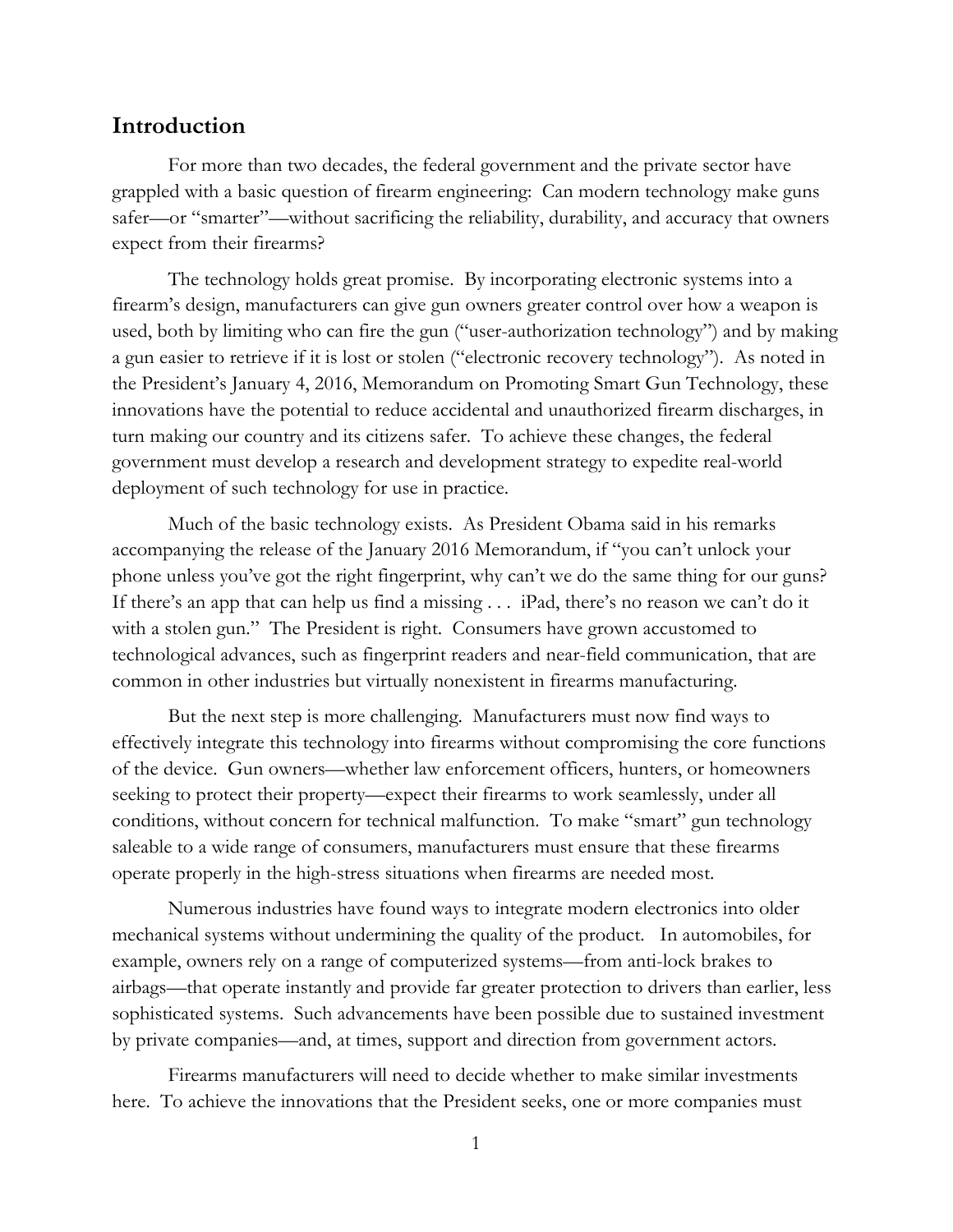decide that the benefits of enhanced gun safety technology exceed the costs of researching, developing, and marketing such technology.

Federal, state, and local governments can support this effort in two ways: by lowering the cost of bringing new technology to market, and by exercising their collective purchasing power, where appropriate, to spur development. This report proposes a policy initiative that would support both of these methods. Over the next six months, the Administration will partner with state, county, and municipal law enforcement agencies to establish the specific conditions under which they would consider purchasing firearms with advanced gun safety technology.

This partnership will result in the drafting of voluntary "baseline specifications" that will outline—for the first time—a clear description of what law enforcement expects from smart gun technology, particularly with regards to reliability, durability, and accuracy. These baseline specifications will serve several purposes. First, they will provide clear guidance to potential manufacturers about what government purchasers require in their firearms. Second, these specifications will serve as a standard against which existing technology can be measured, making it possible to identify what research and development gaps remain. And finally, this process will allow federal, state, and local governments to demonstrate that demand for these weapons may exist—if certain operational requirements are met.

We expect that these specifications will be demanding. Law enforcement agencies cannot and should not equip their officers with firearms that make them, or the communities they serve, less safe. But by inviting law enforcement professionals to develop specifications, the Administration can lay the groundwork for expanded use of gun safety technology in the near future. Most importantly, this process will leverage the government's procurement power to encourage the type of entrepreneurial, market-driven innovation that undergirds the American economy, thus maximizing the government's impact at a time when federal research funds are scarce.

To be clear, this report calls for the development of new technology—and not a mandate that any particular individual or law enforcement agency adopt the technology once developed. By spurring the growth of enhanced gun safety technology, the federal government seeks to expand, not constrict, consumers' choices when deciding what firearm to purchase. Over time, as the technology improves, consumers may grow to prefer these new safety features, and state and local law enforcement agencies may decide to use their federal grant funds to purchase firearms equipped with such technology. Here, as in many other industries, the government can serve as a market participant, encouraging important technological advancements with the potential to benefit both law enforcement officers and the public at large.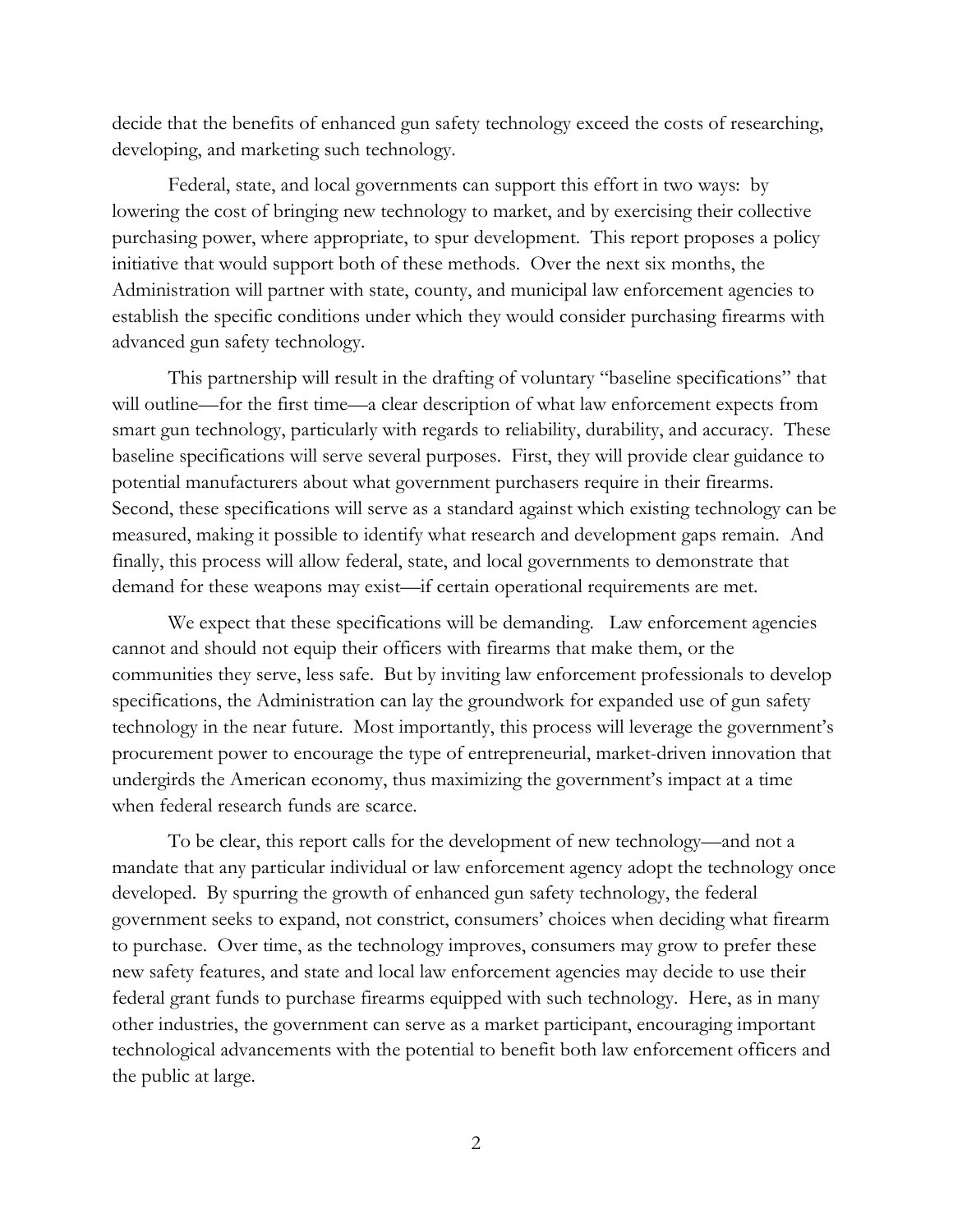## **User-Authorization Technology**

 $\overline{\phantom{a}}$ 

In 1996, the federal government published its first significant report on advanced gun safety technology—the culmination of a multi-year partnership between the National Institute of Justice (NIJ), which serves as the research, development, and evaluation agency of the Department of Justice (DOJ); and Sandia National Laboratories (Sandia), a research center operated by the Department of Energy.[1](#page-3-0) The project concentrated on the viability of user-authorization "smart gun" technology, with a particular focus on whether the technology could reduce the risk of so-called firearm "takeaways"—i.e., when a suspect seizes an officer's weapon during a law enforcement operation. The 1996 Sandia report concluded that user-authorization technology could limit this risk, but that significant additional research and development was required before this technology could be effectively integrated into the types of firearms most commonly used by law enforcement. Since then, NIJ has funded a number of additional projects to further the development of this technology, with progress advancing intermittently over the past two decades.

### **A. Potential Benefits of User-Authorization Technology**

Before reviewing the successes and limitations of existing technology, it is helpful to consider why this technology could be useful for law enforcement agencies. If fully developed, these technological advancements could create safer firearms, limiting their use to the officers trained to handle them. This report identifies several possible benefits:

- *Limiting "takeaways" during law enforcement operations.* As discussed in the 1996 Sandia report, user-authorization technology could limit the ability of a suspect to seize a firearm from an officer during a law enforcement operation and use it against him or her. Although these "takeaway" killings occurred in a variety of circumstances, the report indicated that they were most common along a roadway after a traffic stop, and typically involved a struggle before the adversary attempted to escape.
- *Limiting misuse of lost and stolen law enforcement firearms.* User-authorization technology could also reduce the risk of misuse when an officer's service weapon has been lost or stolen. Nationwide, the theft and loss of firearms remains a serious problem. In 2012, for example, the FBI's National Crime Information Center received reports of nearly 200,000 lost or stolen firearms in the country, although it is unknown exactly how many of these weapons were owned by law

<span id="page-3-0"></span><sup>1</sup> D.R. Weiss, Smart Gun Technology Project Final Report, Sandia National Laboratories (May 1996), available at http://prod.sandia.gov/techlib/accesscontrol.cgi/1996/961131.pdf.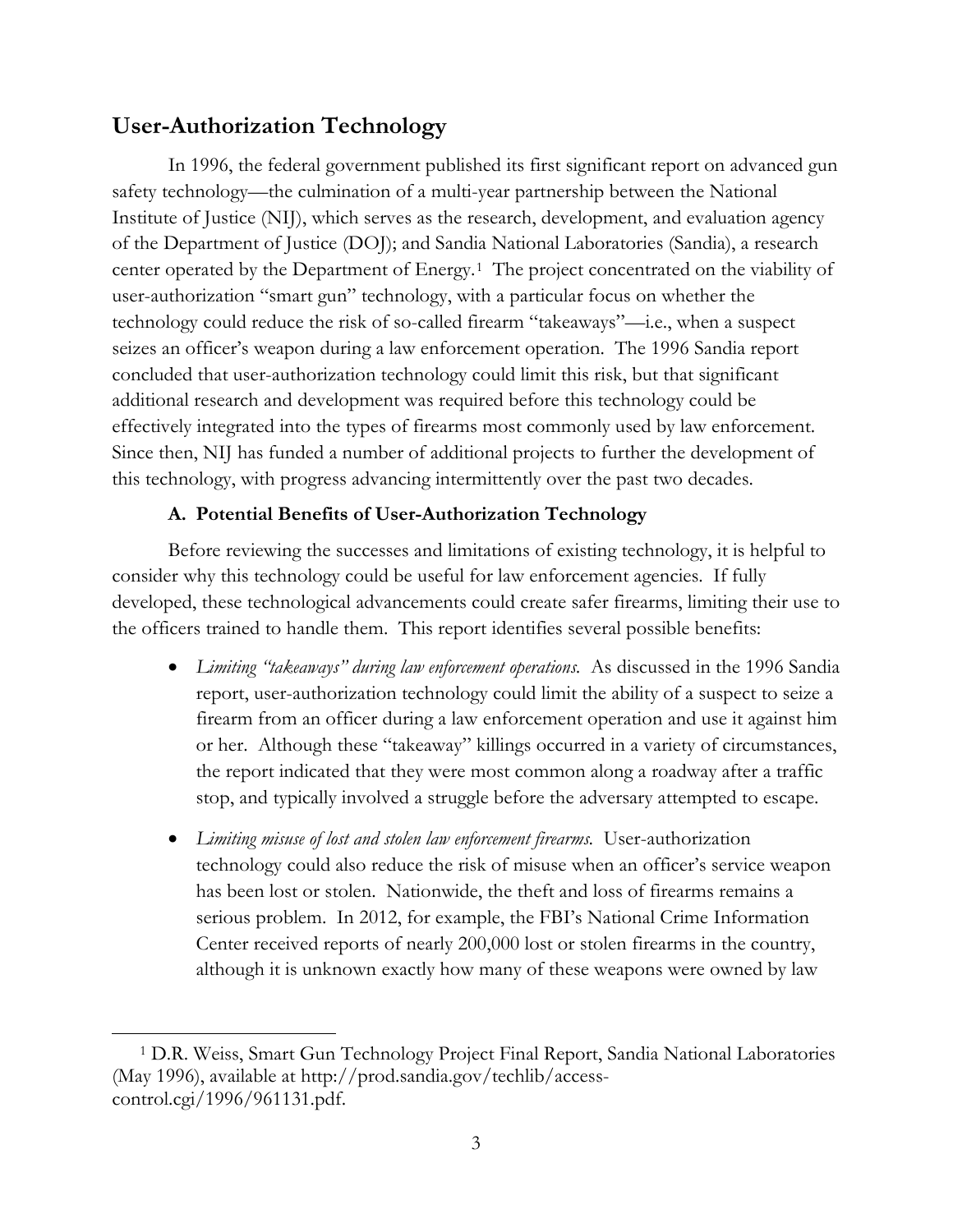enforcement.[2](#page-4-0) Advanced gun safety technology would prevent use of an officer's weapon if it fell into the wrong hands—and might discourage theft of such weapons in the first place. These developments could, in turn, shrink the supply of stolen firearms to the secondary black market, curtailing a dangerous source of weapons for criminals.

• *Limiting accidental off-duty discharges by officers' children and other family members.* Userauthorization technology would also limit the likelihood that an officer's family members accidentally discharge his or her service weapon inside the home. When off-duty, many law enforcement officers store their service weapons inside their residences—and, as with any gun inside the home, there is a risk of accidental discharge, even when the firearm is safely secured. Although it is unknown how often an officer's weapon is mishandled by a child or other family member, there are reports of accidental shootings and deaths.[3](#page-4-1) 

Needless to say, user-authorization technology will not necessarily eliminate all unauthorized use of firearms, nor is this technology the only solution to accidental and improper firearm use. (Among other things, law enforcement agencies routinely train their officers on how to mitigate the risks described above, including through trainings on the proper use and storage of their service weapons.) But this technology, if fully developed, could further enhance the safety of law enforcement officers and those who interact with them and could help ensure that government-issued firearms are used only for their intended purposes.[4](#page-4-2)

#### **B. Promoting Technological Development**

 $\overline{\phantom{a}}$ 

Since the 1996 Sandia report, the federal government and private manufacturers have sought to create several variations of user-authorization technology. Broadly speaking,

<span id="page-4-0"></span><sup>2</sup> Bureau of Alcohol, Tobacco, Firearms, and Explosives, 2012 Summary: Firearms Reported Lost and Stolen (June 2013), available at https://www.atf.gov/resourcecenter/docs/2012-firearms-reported-lost-and-stolenpdf-1/download.

<span id="page-4-1"></span><sup>3</sup> Sadie Gurman, "Police Cope with Keeping Guns Secured Safely at Home," *Pittsburg Post-Gazette,* December 6, 2010, available at http://www.postgazette.com/local/region/2010/12/06/Police-cope-with-keeping-guns-secured-safely-athome/stories/201012060280.

<span id="page-4-2"></span><sup>4</sup> Over the long term, there could be additional public safety benefits associated with the development of user-authorization technology. For example, to the extent that members of the general public also decide to purchase firearms equipped with such technology, there may be a broader reduction in the number of accidental or unauthorized discharges of firearms nationwide, potentially resulting in fewer injuries and deaths.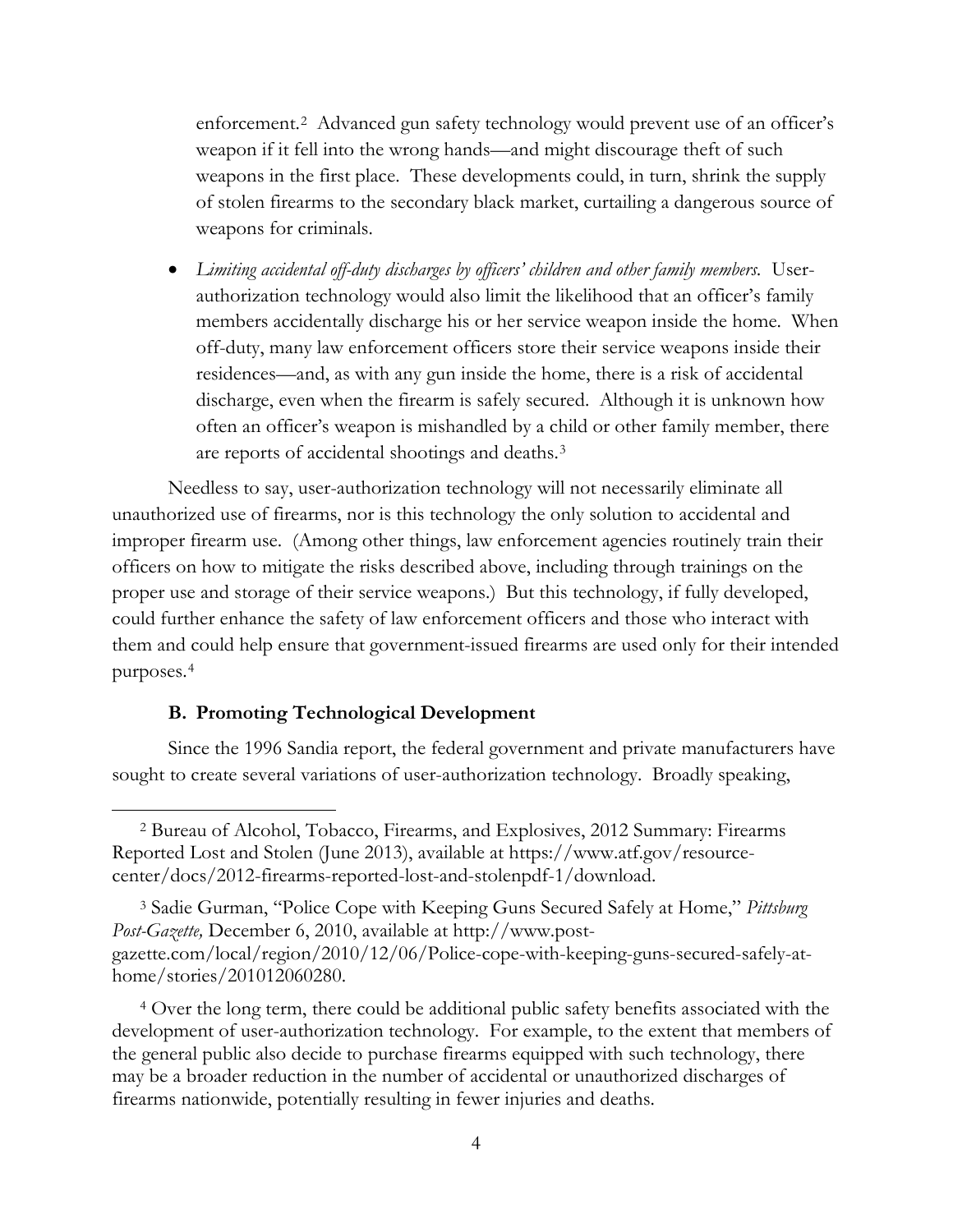firearm developers have pursued two methods for user authentication: biometric readers, such as fingerprint or palmprint sensors, that are built into the grip of the gun; and proximity devices, typically involving radio frequency identification (RFID) tags, that are embedded in a wristband, ring, or badge worn by the user. Some of these efforts have involved the design of an entirely new firearm, with the user-authentication technology integrated into the system design from the beginning, while other efforts have involved the development of add-on devices and other accessories that could be retrofitted onto existing firearms.

These efforts have shown mixed results. Over the past two decades, a number of promising designs have emerged, although many of these projects were suspended or cancelled before a final product could be completed. Although the reasons for terminating these projects have varied, there has been a consistent theme: the difficulty of integrating new technology into a firearm's design without compromising its core functions. Generally speaking, additional complexity brings increased risk of malfunction and error. The types of firearms most commonly used by law enforcement and the broader American public, whether rifles, revolvers, or semi-automatic pistols, are relatively straightforward mechanical devices, and manufacturers have faced significant engineering challenges as they seek to seamlessly integrate electronics into firearms' operations.

In January 2013, President Obama directed DOJ to review existing and emerging gun safety technologies and then issue a report on their availability and potential use. Over the following six months, NIJ engineers and analysts conducted an assessment of userauthorization technology, including through site visits, interviews, and literature reviews. This work culminated in the June 2013 publication of *NIJ Research Report: A Review of Gun Safety Technologies*, which summarized the federal government's history of financial support for user-authorization technology and described the various efforts by private manufacturers to develop this technology for commercial use.

The 2013 NIJ report noted that DOJ has issued at least \$12.6 million in grants to support this technology over the previous two decades. Most of the funding approximately \$11.1 million—was provided by NIJ itself, as part of a broader effort to spur research and standards development for technologies that would benefit law enforcement operations, including advancements in firearms, body armor, and communications devices. An additional \$1.5 million in funding was provided by the Bureau of Justice Assistance (BJA), housed within DOJ's Office of Justice Programs.

The DOJ grants are summarized below:

• *Colt's Manufacturing Co., 1997-2000 (\$500,079)*. In 1997, NIJ awarded approximately half a million dollars to Colt's Manufacturing to develop a firearm that would be locked by an RFID wristband worn by the user. The company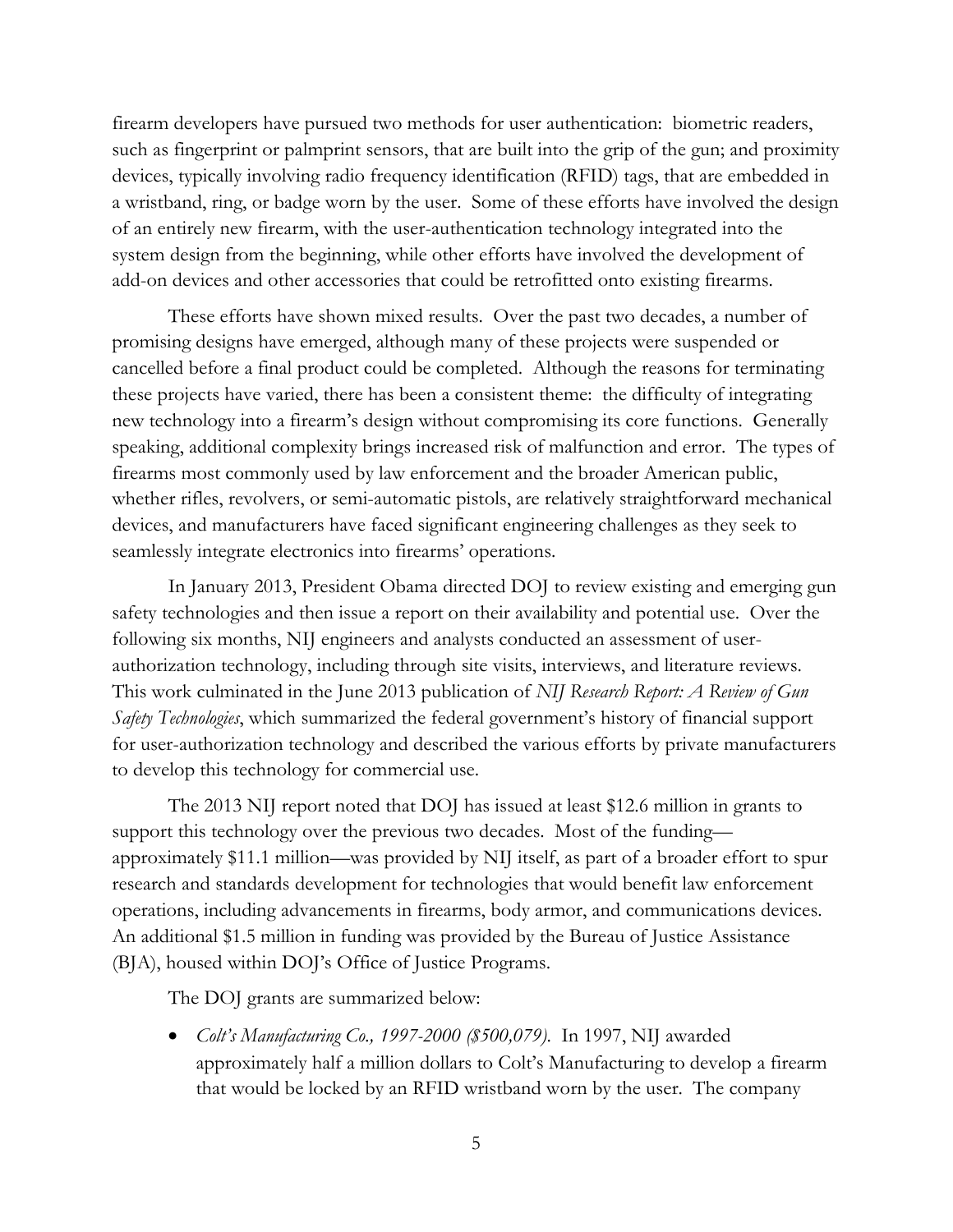delivered two prototypes in 2000, although they were deemed too unreliable to undergo substantial test firings.

- *Smith & Wesson, 2000-2005 (\$3,673,361)*. Beginning in 2000, NIJ awarded approximately \$3.67 million to Smith & Wesson, which explored several types of firearm authentication, including PIN codes, fingerprint sensors, and skin tissue spectroscopy. Although the company originally planned to deliver 50 prototypes for testing and evaluation, only two were ultimately delivered. The project ended in 2005.
- *FN Manufacturing, Inc., 2000-2006 (\$3,606,156)*. Beginning in 2000, NIJ awarded approximately \$2.6 million to FN Manufacturing to develop a firearm, known as the "Secure Weapon System," that would be unlocked by an RFID device worn as a ring on the user's firing hand. FN Manufacturing ultimately delivered three prototypes of the handgun. During testing, the prototypes fired a combined 1,500 rounds with only one mechanical incident, although evaluators noted that the weapon behaved erratically and that blunt force could override the authentication system. The grant funding ended in 2006 and FN Manufacturing did not pursue the project further.
- *Five NIJ awardees, 2002 (\$1,147,353, combined)*. In 2002, NIJ awarded small grants to five manufacturers to explore different user-authorization technologies: Mosermation; Technology Next; VLe Small Arms; Exponent; and iGun Technology. The most advanced of these efforts involved iGun Technology, which had previously developed a shotgun in 1999 that could be unlocked by an RFID device worn as a ring on the user's firing hand.
- *New Jersey Institute of Technology, 2004-2014 (\$4,020,293)*. Starting in 2004, NIJ awarded a grant to New Jersey Institute of Technology (NJIT) to develop a firearm unlocked by "dynamic grip recognition," which involved multiple pressure sensors located on the left and right grip pads on the handle. In 2008, the source of the funding transferred from NIJ to BJA, which continued to support the initiative until all program funding was expended in 2014.

The 2013 NIJ Report also included a summary of all major past and current efforts by private manufacturers to develop user-authorization technology. The report identified thirteen projects in total, some of which had been government-funded, and some of which had not been. The NIJ report then divided these thirteen projects into three categories— "upper," "middle," and "lower"—based on the maturity of the technology developed. The report concluded that three of the thirteen products qualified for the "upper" tier, signaling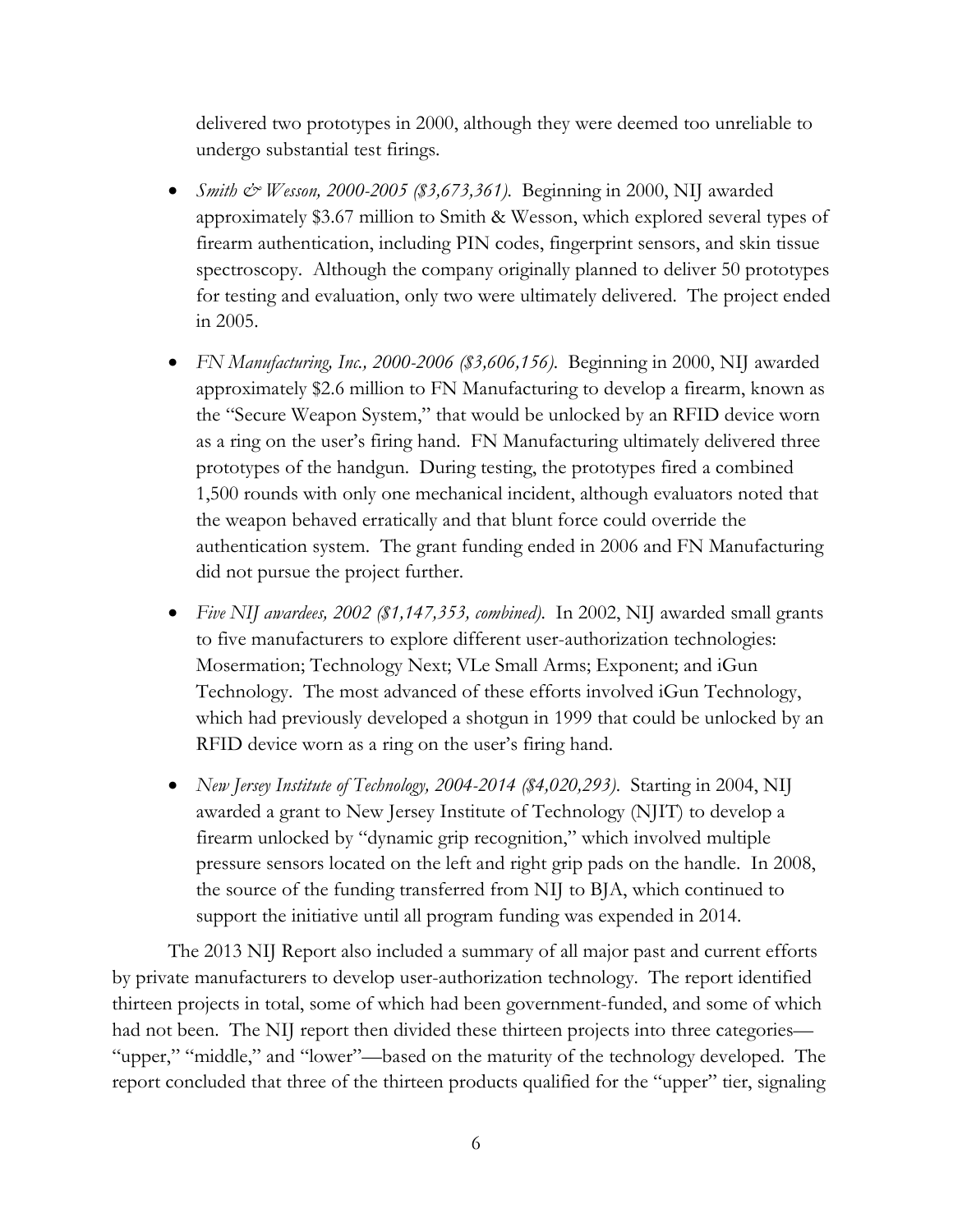that they were ready, or nearly ready, for commercial production. Those three "commercializable" firearms were:

- *Armatix "Smart System" (.22 caliber pistol, with RFID wristband)*. Developed by the German-based Armatix, a spinoff of SimonsVoss AG, the "Smart System" is arguably the most technologically mature user-authorization firearm ever developed. To unlock the firearm, the user enters a five-digit PIN code into a specialized wristband, which then allows the .22 caliber pistol, called the "iP1," to be used for determinate period of time (between one and eight hours). The firing mechanism becomes inoperable if the pistol is moved more than 15 inches from the wristband. In 2011, ATF approved the iP1 pistol for importation into the United States, and the firearm is currently approved for sale in California and Massachusetts.
- *Kodiak "Intelligun" (add-on fingerprint sensor, designed for .45 caliber model 1911-style pistol)*. In 2012, Utah-based Kodiak Industries launched the "Intelligun," a fingerprintbased locking system that can be installed on a .45 caliber model 1911-style handgun. To unlock the firearm, the user grips the handle, then places his or her middle finger on a biometric sensor installed on the grip; once activated, the user can continue firing the weapon until he or she releases the handle. Kodiak reported that the device unlocks in a fraction of a second, and that the sensor can store the fingerprints of multiple users. The entire system weighs less than one round of ammunition and includes a battery designed to last approximately 800 hours of use. Kodiak also reported that it expects the failure rate of the device to be less than 1-in-10,000.
- *iGun Technology "M-2000" (12-gauge shotgun, with RFID ring)*. In 1998, Florida-based iGun Technology developed the M-2000 shotgun, possibly the first ever production-ready firearm equipped with user-authorization technology. The user unlocks the firearm by wearing an RFID ring, which allows the weapon to fire as long as the ring is within two inches of the stock of the gun. The device unlocks in less than a quarter of a second, can be configured to work with multiple RFID rings, and includes a battery designed to work for 10 years. Several years after developing the M-2000, iGun partnered with West Virginia University and obtained a NIJ grant (as noted above) to study whether biometric features could be incorporated into the device. Although the M-2000 was never available for commercial sale, the company estimates that it produced enough components in 1998 to assemble 50 working units if ordered by a buyer.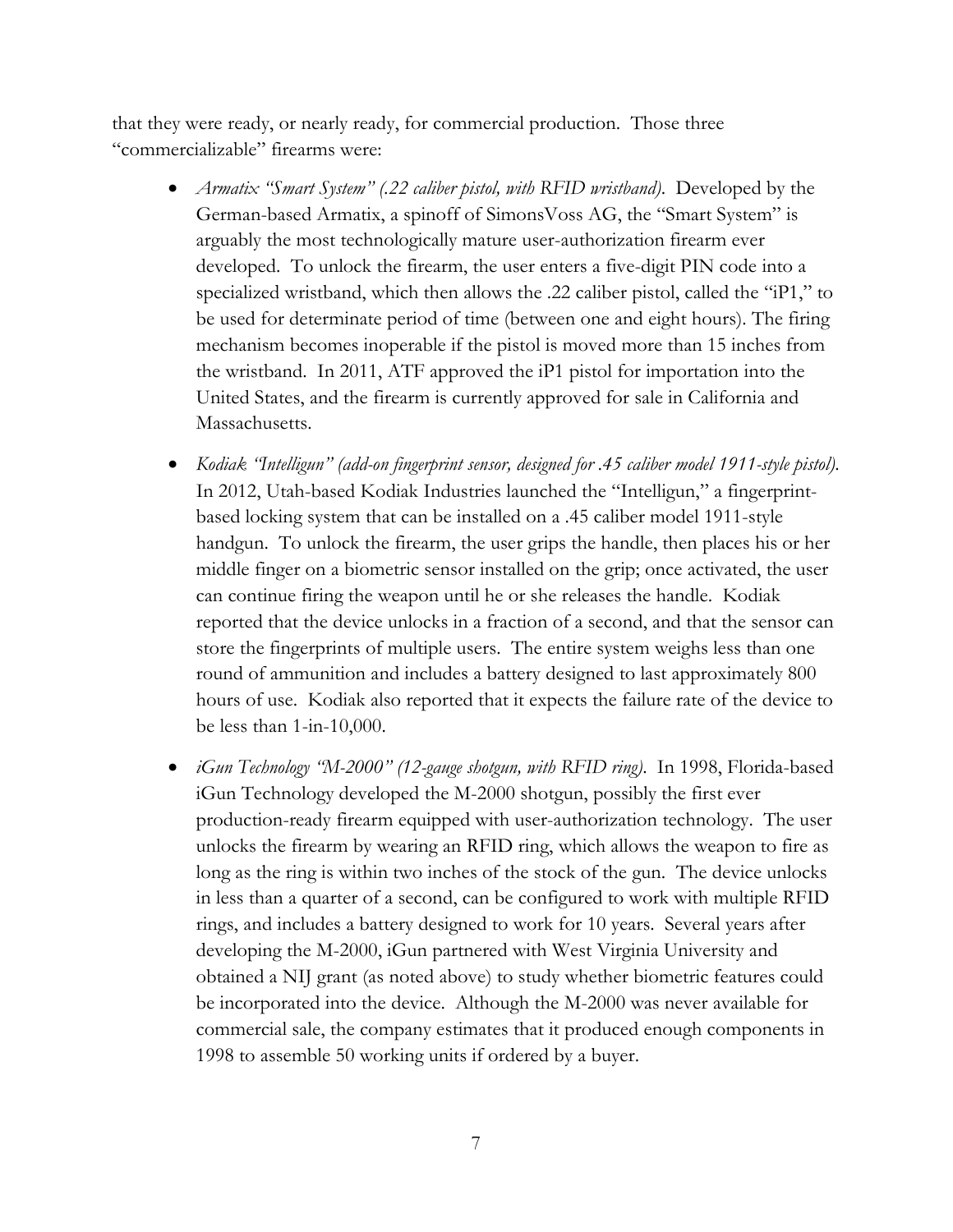Notably, none of the three products deemed "commercializable" in the 2013 NIJ report were developed using government funds. Armatix's Smart System, Kodiak's Intelligun, and iGun's M-2000 were all produced by private manufacturers that invested significant resources into research and development. (iGun later sought NIJ funding, but this money was not used in the original development of the M-2000.)

Since the release of the 2013 NIJ report, a number of additional manufacturers, inventors, and entrepreneurs have joined the effort to develop user-authorization technology. In 2014, the Smart Tech Challenges Foundation, based in Silicon Valley, issued a \$1 million challenge to fund innovative new technologies.[5](#page-8-0) Since then, Smart Tech has provided start-up capital to a number of promising companies and individuals developing new gun safety devices, including a high school senior whose fingerprint-based pistol earned one of the top awards at the 2013 Intel International Science and Engineering Fair. The effort received a further boost when San Francisco Police Chief Greg Suhr announced that he would allow his officers to participate in a pilot project to test user-authorization firearms once the technology matures further.[6](#page-8-1)

NIJ continues to evaluate promising gun safety technologies. As noted below, the federal government anticipates additional research and development efforts in future years, and NIJ has committed to considering new research projects in Fiscal Year 2017 and beyond as part of a broader strategy to develop baseline specifications for law enforcement use.

### **C. DOJ's Ongoing Gun Safety Technology Challenge**

 $\overline{\phantom{a}}$ 

In January 2013, alongside his directive to DOJ, President Obama announced that the Administration would "issue a challenge" to the private sector to encourage the development of innovative and cost-effective gun safety technology. This announcement resulted in the "Gun Safety Technology Challenge," unveiled by NIJ in October 2015. NIJ structured the Challenge as a three-stage test to evaluate the reliability and durability of firearms equipped with user-authorization technology. Under the Challenge rules, firearms manufacturers would submit their products for rigorous testing by NIJ and the U.S. Army Aberdeen Test Center (ATC), and then would receive small cash prizes if their products passed the second and third stages of the evaluation. More important than the cash rewards,

<span id="page-8-1"></span><sup>6</sup> Benny Evangelista, "Smart Gun Industry May Have Found its Test Bed – San Francisco," *S.F. Chronicle*, February 24, 2016, available at http://www.sfgate.com/business/article/Smart-gun-industry-may-have-found-its-test-bed-6850142.php.

<span id="page-8-0"></span><sup>5</sup> Benny Evangelista, "Tech Foundation Challenges Innovators to Find Gun Safety Fix," *S.F. Chronicle*, January 28, 2014, available at http://www.sfgate.com/business/article/Techfoundation-challenges-innovators-to-find-gun-5183207.php.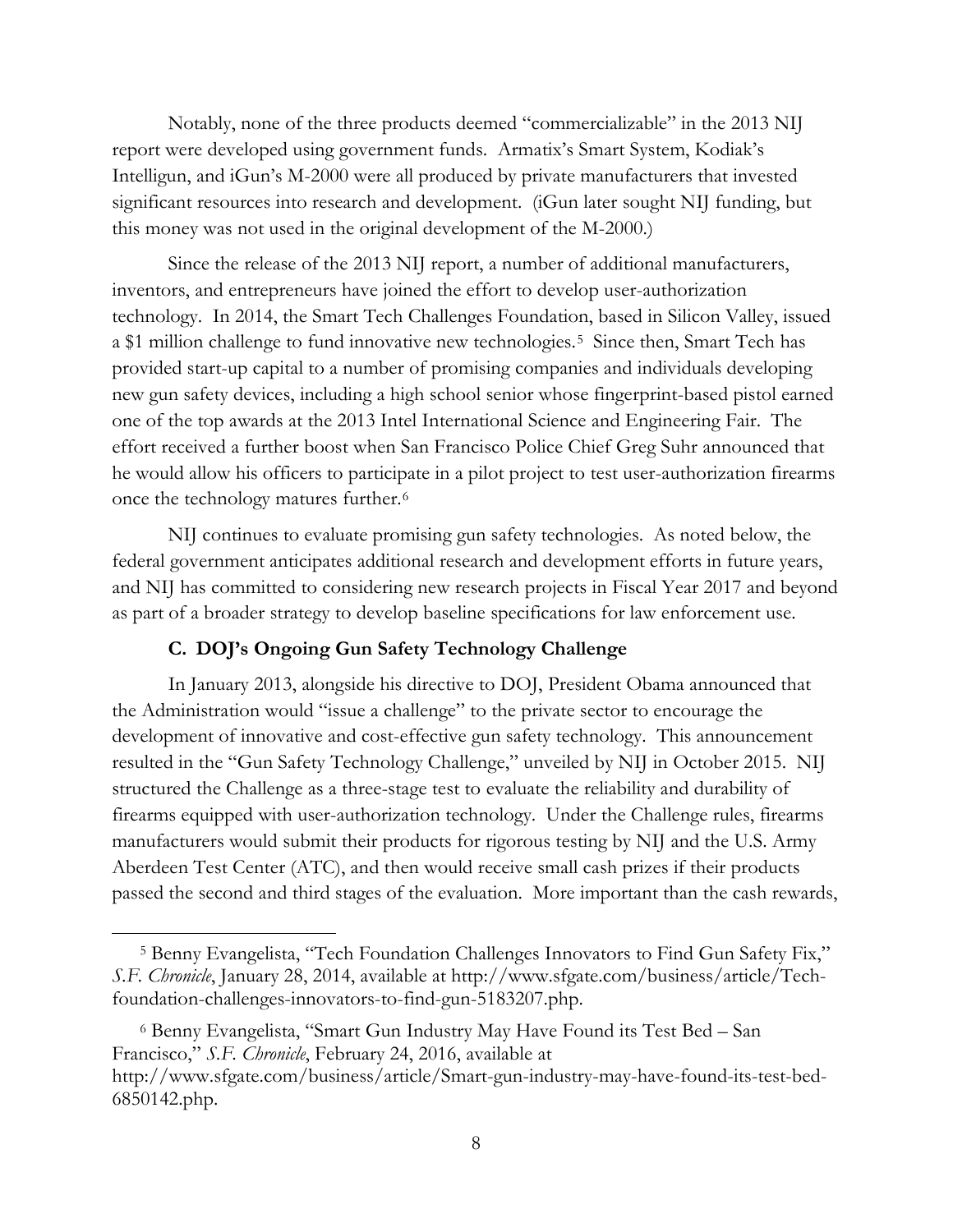however, was the opportunity for firearms manufacturers to demonstrate that their products operated under harsh, real-world conditions—an essential step in convincing potential customers of their long-term value.

Over the past several months, NIJ has been accepting and reviewing submissions as part of Stage 1, and two manufacturers were ultimately invited to advance to Stage 2: Armatix and Protobench, LLC. On February 17, 2016, NIJ and ATC met with the Department of Homeland Security's (DHS) Science & Technology Directorate (S&T) to discuss next steps in the Challenge. The release of this report marks the opening of Stage 2.

The three stages of the Challenge are described below:

- *Stage 1: Information and Safety Review.* The first stage of the Challenge involved an information review. Participants submitted a white paper describing their product or technology, along with any existing test reports relating to performance or reliability. The submitted material was reviewed and evaluated by NIJ and ATC to determine whether the product is eligible for Stage 2. During this process, more than a dozen manufacturers delivered submissions; however, many of the white papers described prototypes or other proposals not yet ready for real-world testing. As noted above, two manufacturers were invited to advance to Stage 2: Armatix and Protobench, LLC.
- *Stage 2: Light-Duty, Single Product Testing.* The second stage of the Challenge, which begins with the release of this report, will involve light-duty testing. Participants will be asked to submit firearms or firearm accessories for testing at the Aberdeen Proving Ground. Evaluations of test data will employ "failure definition and scoring criteria" (FDSC) developed in accordance with established guidelines already in use for reliability testing in the U.S. Army. A review panel of subjectmatter experts will inspect the test results and assess the performance of entries based on the FDSC used to characterize failures. Manufacturers that pass Stage 2 will be entitled to a \$5,000 cash prize.
- *Stage 3: Heavy-Duty, Expanded Product Testing.* During the third stage of the Challenge, NIJ and ATC will conduct heavy-duty testing of multiple products. Participants will be expected to submit multiple firearms, which will be subjected to extensive firing tests, as well as additional environmental evaluations designed to test functionality and durability under different conditions. Stage 3 will also involve testing to determine the vulnerability of the firearm technology, such as electromagnetic inference testing. Manufacturers that pass Stage 3 will be entitled to a \$10,000 cash prize.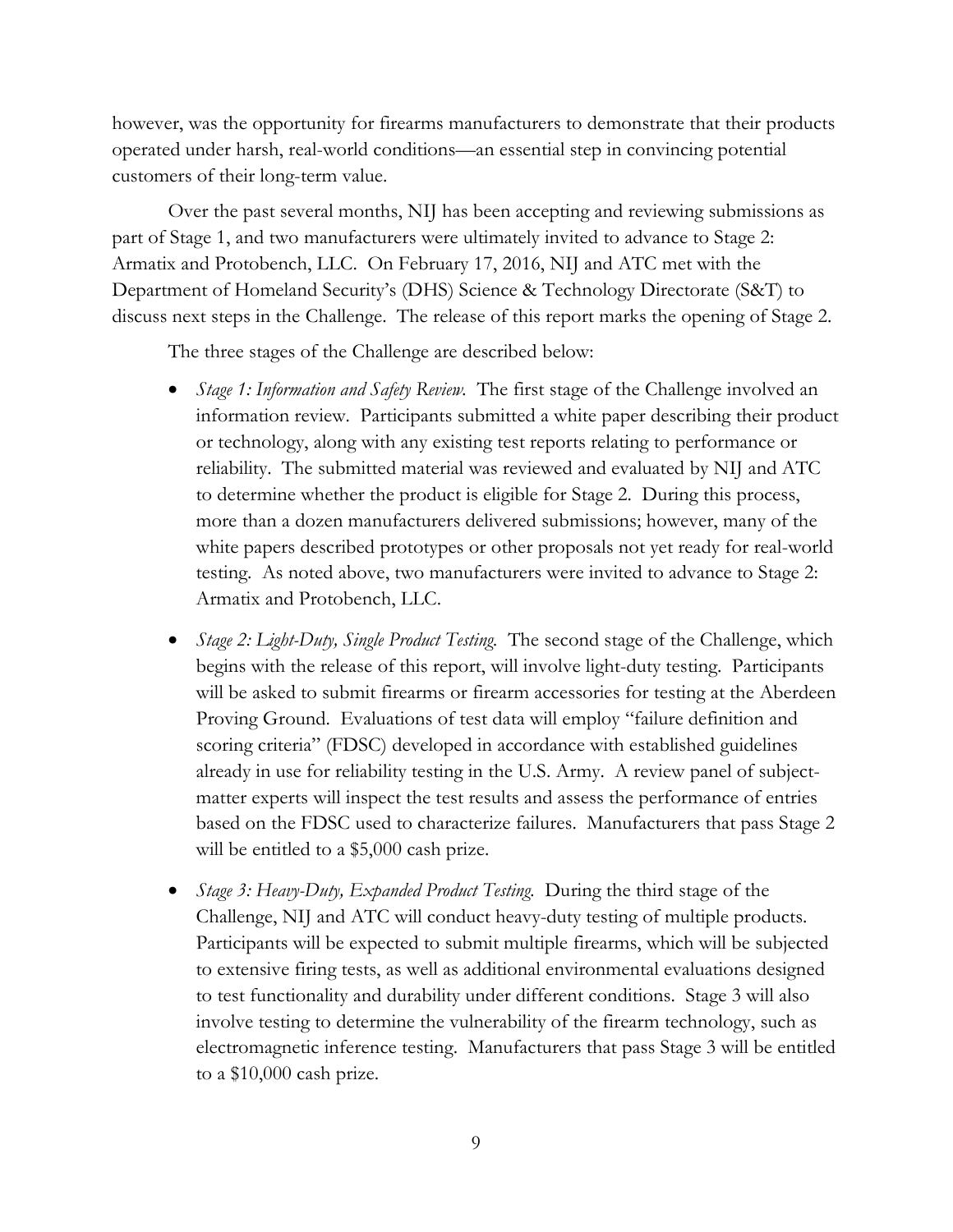Additional information regarding the Challenge can be found on NIJ's website.[7](#page-10-0) NIJ will periodically update the website during the Challenge, including with details regarding the progress of Stages 2 and 3.

# **Electronic Recovery Technology**

In recent years, another type of gun safety technology has emerged: real-time data collection involving the location and use of law enforcement firearms. Although the effort is still in its infancy, several manufacturers have developed products that might warrant further study.

The technology is relatively straightforward: a computer chip, embedded in a law enforcement firearm, that transmits information about its location and use. In its simplest form, the chip can provide real-time location data, making it easier for officers to recover a weapon if it has been lost or stolen. More sophisticated systems can collect additional information about the gun's use—such as when the weapon has been unholstered or discharged—and can use this data to automatically notify police dispatchers when an officer requires back-up.

Unlike user-authorization technology, this type of real-time data collection does not affect the mechanical operation of the firearm, though it does require police departments to develop the networking infrastructure to process the data. Several manufacturers have developed products that are being tested in pilot projects:

- *Beretta "i-PROTECT" System.* The Italian manufacturer Beretta is currently testing its i-PROTECT system, which integrates motion sensors into its Px4 Storm pistol. The sensors are triggered when the firearm is drawn from its holster, when the hammer is armed or disarmed, and when the gun is fired. The data is then transmitted to the officer's smartphone, which then passes the information to a police operations center.[8](#page-10-1)
- *Yardarm Sensor*. The California-based Yardarm Technologies has developed its own sensor, which includes a programmable microcontroller, magnetometer, accelerometer, and gyroscope. The data is fed to a Bluetooth transmitter paired with the officer's smartphone, which is then transmitted via encrypted network to a police operations center. In 2014, Yardarm announced that it had partnered

 $\overline{\phantom{a}}$ 

<span id="page-10-0"></span><sup>7</sup> "Gun Safety Technology Challenge," National Institute of Justice, http://www.nij.gov/funding/pages/fy16-gun-safety-challenge.aspx

<span id="page-10-1"></span><sup>8</sup> "i-Protect," Beretta, http://www.beretta.com/en/world-of-beretta/beretta-news/newproducts-i-protect-july-2015/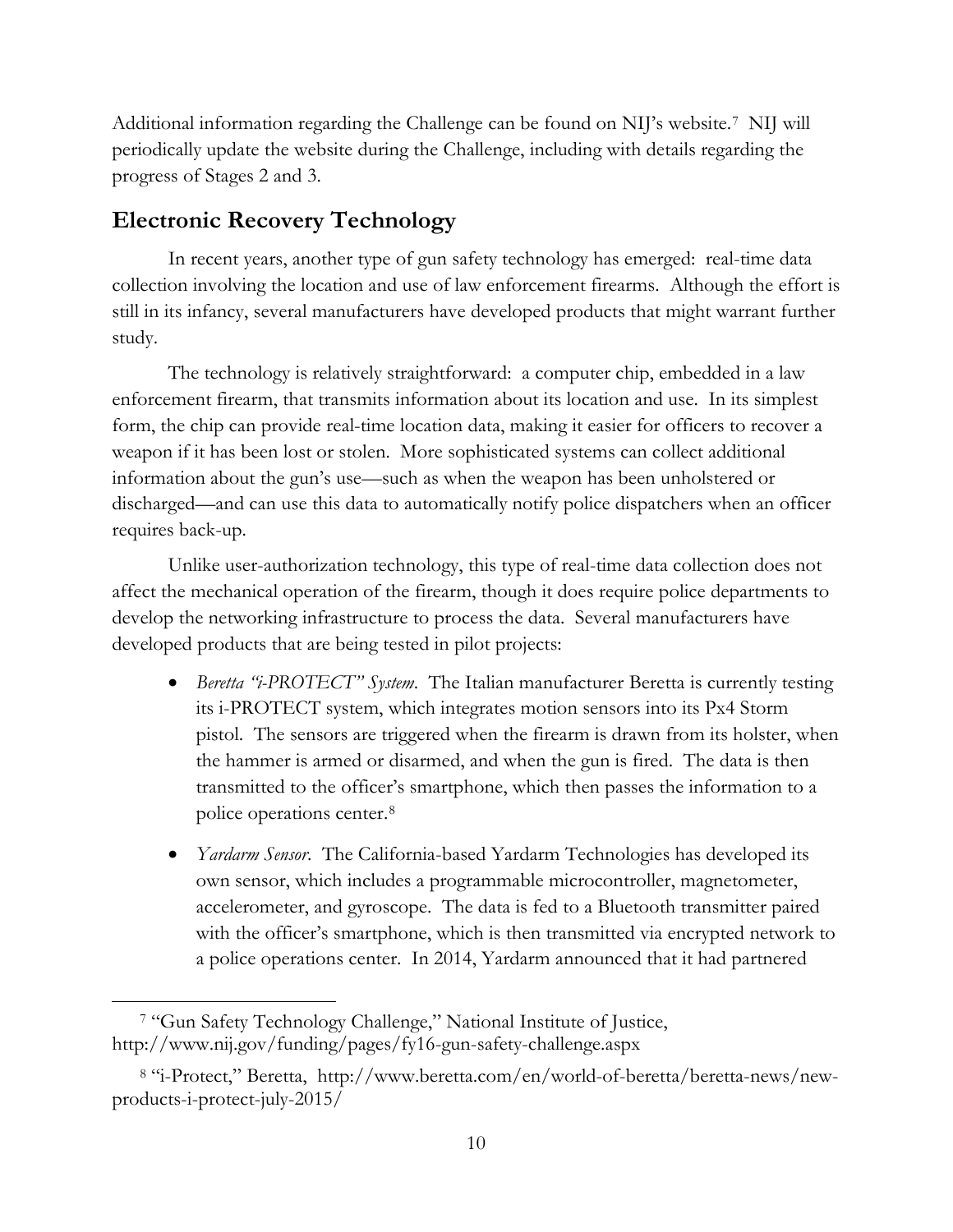with local police departments in California and Texas to test the technology in a pilot project.[9](#page-11-0) 

To date, NIJ has not funded any research or evaluation of this technology. As these products develop, however, it may be appropriate for NIJ and other federal agencies to examine methods for establishing standards for use and provide guidance to law enforcement agencies considering this technology.

# **Strategy to Develop Baseline Specifications for Law Enforcement Use**

As President Obama made clear, the federal government can and should support efforts to advance technology that enhances gun safety and improves law enforcement operations. If fully developed, these technologies could reduce accidental or improper uses of law enforcement firearms, in turn saving lives and strengthening public safety. All law enforcement agencies—federal, state, and municipal—stand to benefit from these efforts.

It is clear, however, that additional work is required before this technology—both user-authorization and electronic-recovery technology—is ready for widespread adoption by law enforcement agencies. The government nonetheless can play an important role in furthering this work. As significant purchasers of firearms, federal, state, and local law enforcement agencies can use their combined purchasing power, where appropriate, to spur additional development and help establish a robust market for firearms equipped with this technology.

As a first step, however, law enforcement agencies must clearly define under what conditions they would consider purchasing firearms with this advanced technology. By developing "baseline specifications," federal, state, and municipal law enforcement agencies can make clear to private manufacturers what they expect from this technology, which in turn will make it possible to determine what additional research or development is required.

### **A. Timeline of Development Process**

This report outlines a multi-stage approach for developing these baseline specifications. From beginning to end, this process should focus on the operational needs of law enforcement—with a clear understanding that law enforcement agencies can and should only procure firearms and other products that actually meet the needs of the agencies and their employees. In addition, it is crucial that these baseline specifications are developed

<span id="page-11-0"></span> $\overline{\phantom{a}}$ <sup>9</sup> Caleb Garling, "Police in California and Texas Test Networked Guns," MIT Technology Review, November 13, 2014, available at https://www.technologyreview.com/s/532426/police-in-california-and-texas-testnetworked-guns.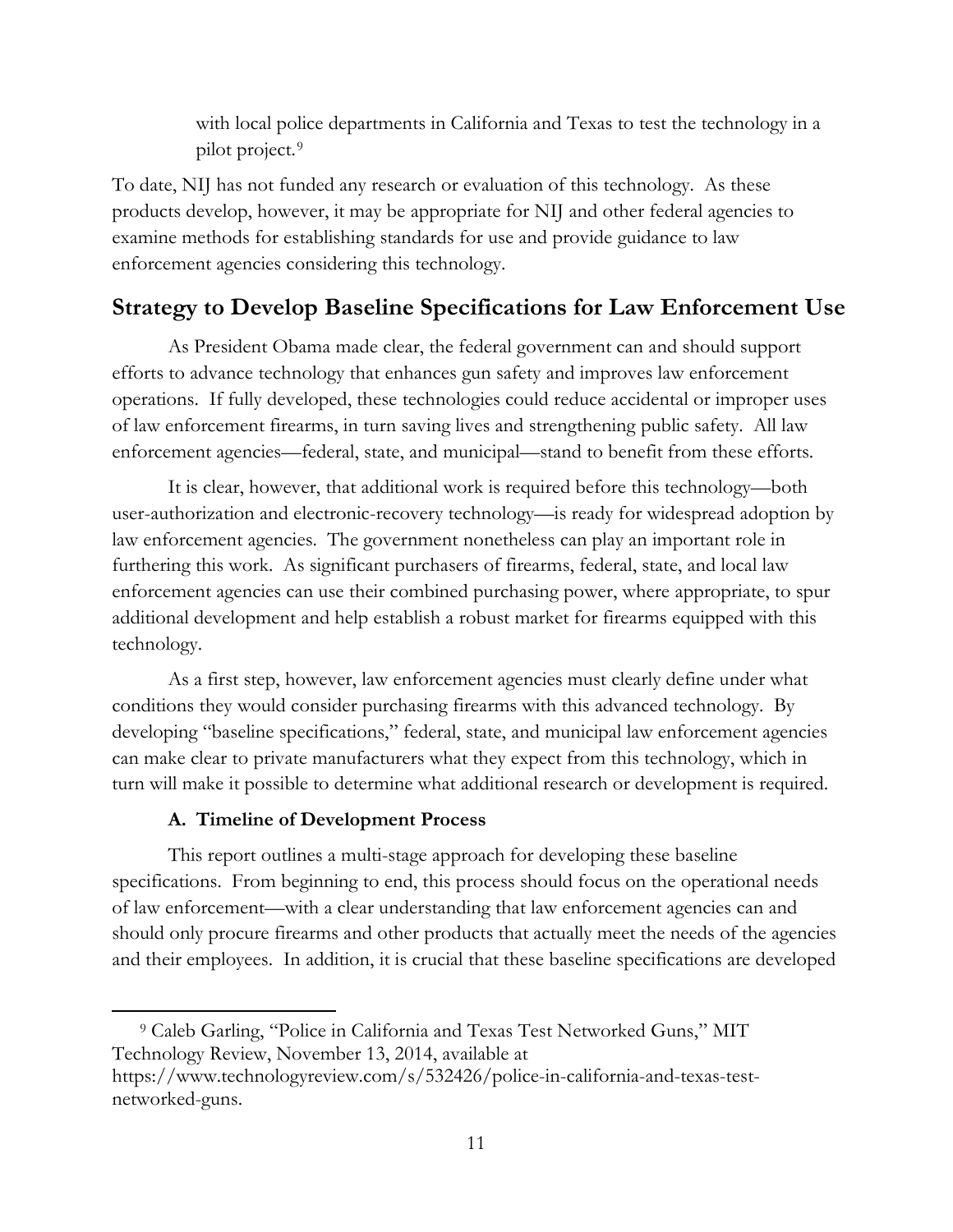in collaboration with state and local law enforcement, recognizing that these agencies represent a far greater share of law enforcement personnel than their federal counterparts.

A multi-stage plan is outlined below:

- *Step 1: Experts in firearms technology prepare draft list of specifications*. As a first step, the federal government will assemble a team of experts in firearms technology to prepare a draft list of baseline specifications. Starting in April 2016, DOJ and DHS will convene a working group, led by NIJ and comprised of representatives from federal law enforcement agencies, to identify operational needs. As part of this process, the working group will engage with firearms experts at state and local law enforcement agencies, and will consult with other relevant stakeholders, such as firearms manufacturers. (This work will also build on an effort, already underway within DHS, to determine basic common requirements.[10](#page-12-0)) The working group intends to complete draft specifications by July 15, 2016.
- *Step 2: Convening of law enforcement agencies.* In mid-August 2016, DOJ and DHS will convene federal, state, and local law enforcement agencies for a one-day session to review and discuss the draft specifications prepared by the interagency working group. Based on this feedback, the working group will revise the specifications as appropriate and finalize the document for publication. The working group intends to incorporate revisions and prepare a final version of baseline specifications by October 15, 2016.
- *Step 3: Voluntary commitments by law enforcement agencies.* In autumn 2016, once the baseline specifications have been published, participating law enforcement agencies will be invited to make voluntary commitments regarding the development and procurement of this technology. Agencies will be asked to determine what, if any, steps they would be willing to take—if and when one or more manufacturers succeed in developing a product that meets these specifications. These voluntary commitments could include:

<span id="page-12-0"></span> $10$  In February 2016, for example, DHS S&T held a kickoff meeting with representatives from Federal Law Enforcement Training Centers (FLETC), Federal Emergency Management Agency (FEMA), United States Coast Guard (USCG), Customs and Border Patrol (CBP), National Protection and Programs Directorate/Federal Protective Service (NPPD/FPS), Immigration and Customs Enforcement (ICE), United States Secret Service (USSS), Office of Law Enforcement Policy, and the Military Advisor to the DHS Secretary to begin the process of determining common requirements. It is anticipated that this effort will strengthen and support the DOJ-DHS Working Group outlined in this report.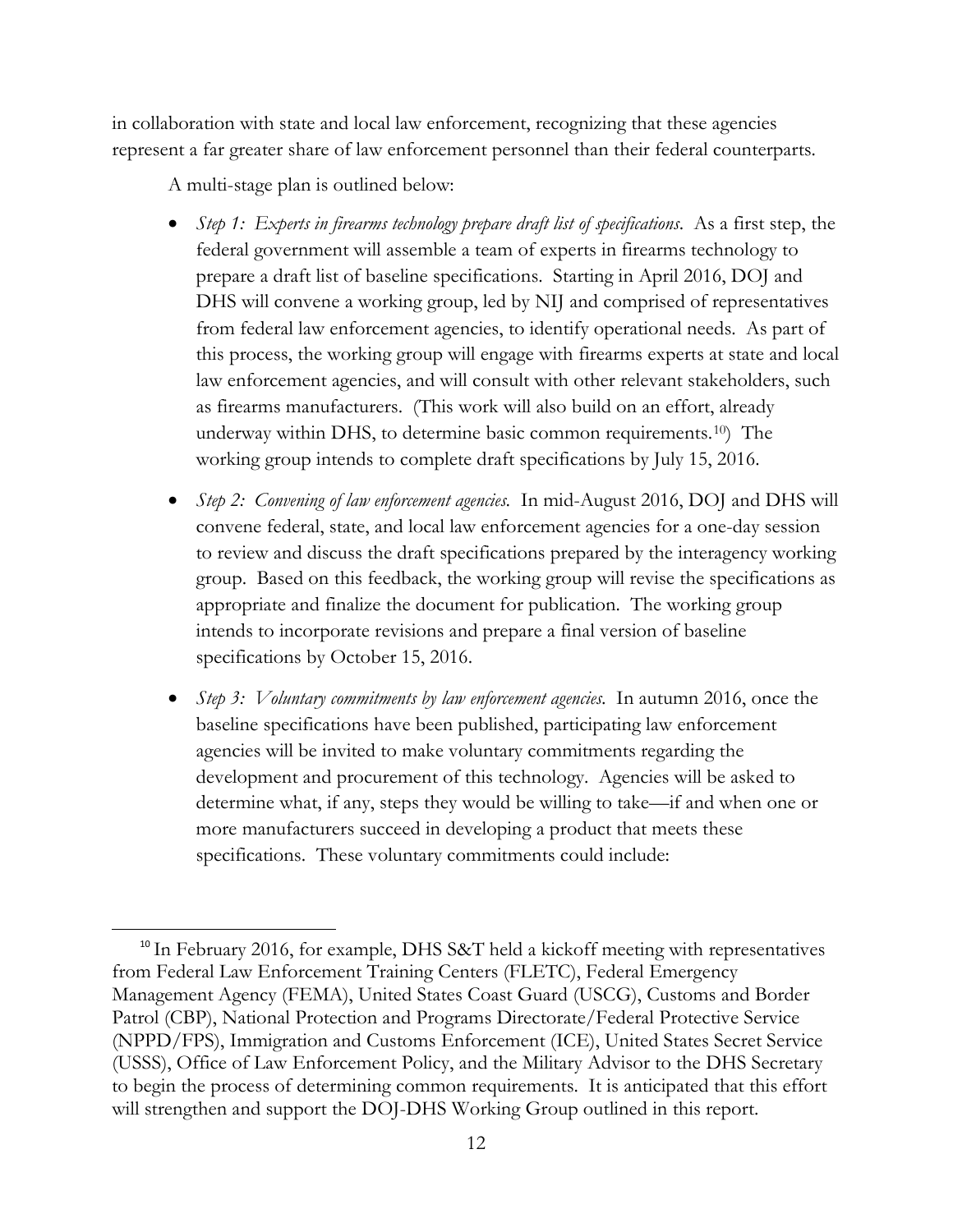- o *Commit to conduct officer pilot program.* An agency could agree to procure a small number of firearms equipped with advanced gun safety technology as part of a pilot program with a select group of law enforcement officers.
- o *Commit to add firearm to approved purchase list.* Some law enforcement agencies allow officers to select their preferred service weapon from a list of approved firearms manufacturers. An agency could agree to add a firearm equipped with advanced gun safety technology to the list of approved service weapons, which would allow officers to decide for themselves whether they wished to use the new technology while on patrol.
- *Step 4: Identification of remaining gaps.* Once the baseline specifications have been finalized, the federal government can and should work with private industry to identify the most substantial research and development gaps between existing technology and law enforcement specifications. As part of this effort, NIJ commits to considering additional research projects, supported by funds available in Fiscal Year 2017 and beyond, that would close these gaps.

Taken together, these steps will advance the President's goals and leverage the expertise of federal firearms specialists to encourage further development of gun safety technology.

#### **B. Federal Grants for State and Local Law Enforcement**

The framework described above lays the foundation for law enforcement agencies to begin purchasing smart guns when the technology is ready for widespread use. The federal government stands ready to assist state and local governments as these devices enter the commercial market. Over the past four years, for example, BJA has distributed more than \$1 billion to state and local governments through the Edward Byrne Memorial Justice Assistance Grant (JAG) program, which provides formula-based and discretionary funds to support criminal justice projects, including the purchase of law enforcement equipment. DOJ anticipates that as new firearms—including those equipped with smart gun technology—become available, state and local governments could apply JAG funds to the purchase of such devices. By helping to defray these costs, the federal government can make it possible for law enforcement agencies to obtain new technology that enhances the safety of their officers and the broader public.

As the Administration undertakes the effort of drafting baseline specifications, BJA, NIJ, and other federal entities will seek ways to highlight the availability of federal grant funding to support the purchase of firearms and related equipment for law enforcement use. By educating manufacturers and developers about these funds, the Administration can help to demonstrate the size of the potential market for advanced gun safety technology, creating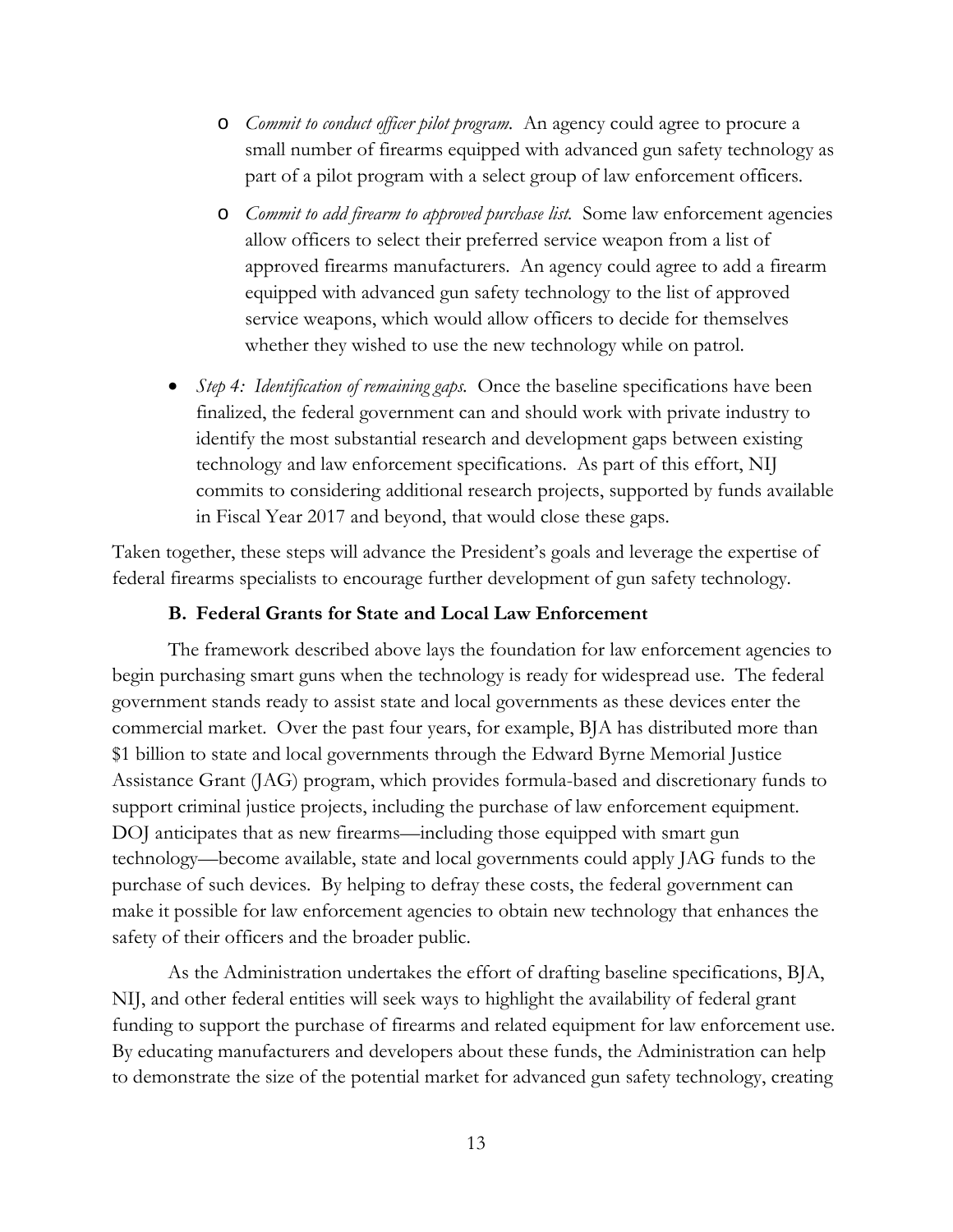further incentives for private industry to continue their ongoing research and development efforts.

### **C. Identifying Issues for Baseline Specifications**

The process described above will result in the development of baseline specifications for law enforcement adoption of advanced gun safety technology. This report identifies several potential issues that law enforcement agencies will likely consider as they develop these specifications:

- *Reliability*. The most important aspect of advanced gun safety technology is that the entire system be reliable. As a result, any new technology should not reduce the reliability of the firearm system, as compared to existing firearms. In the rare cases when the technology does fail, officers should have some way of operating the firearm when confronted with an adversary.
- *Durability*. Law enforcement officers expect their firearms to work in all conceivable circumstances and environments, including extreme weather conditions and when exposed to various contaminants, such as dirt or blood. New gun safety technology should not reduce the circumstances in which the firearm will operate, as compared to existing firearms.
- *Permitting multiple users.* From time to time, an officer will need to use another officer's firearm—for example, because the firearm has failed, or because the officer is incapacitated. In addition, some firearms, such as service shotguns, are routinely used by multiple members of the same patrol unit. As a result, it is important that user-authorization technology allows multiple individuals to use a firearm, including an officer's partner and other members of the patrol unit, and that the technology allows for up- and down-scaling (i.e., increasing or decreasing the number and identities of authorized persons) easily and reliably.
- *Physical characteristics of firearm.* Officers have grown accustomed to the appearance and characteristics of their service weapons. Ideally, a firearm equipped with user-authentication technology should physically look like existing firearms, and be recognizable to other officers and suspects. In addition, the technology should not appreciably change the weight, size, or balance of existing firearms, or increase the likelihood that the weapon would snag when drawn from an officer's holster.
- *Ease and predictability of use.* An officer must be able to activate the technology without assistance from others, and it should be easy for an officer to determine whether the device is working. The system should have both a very low false-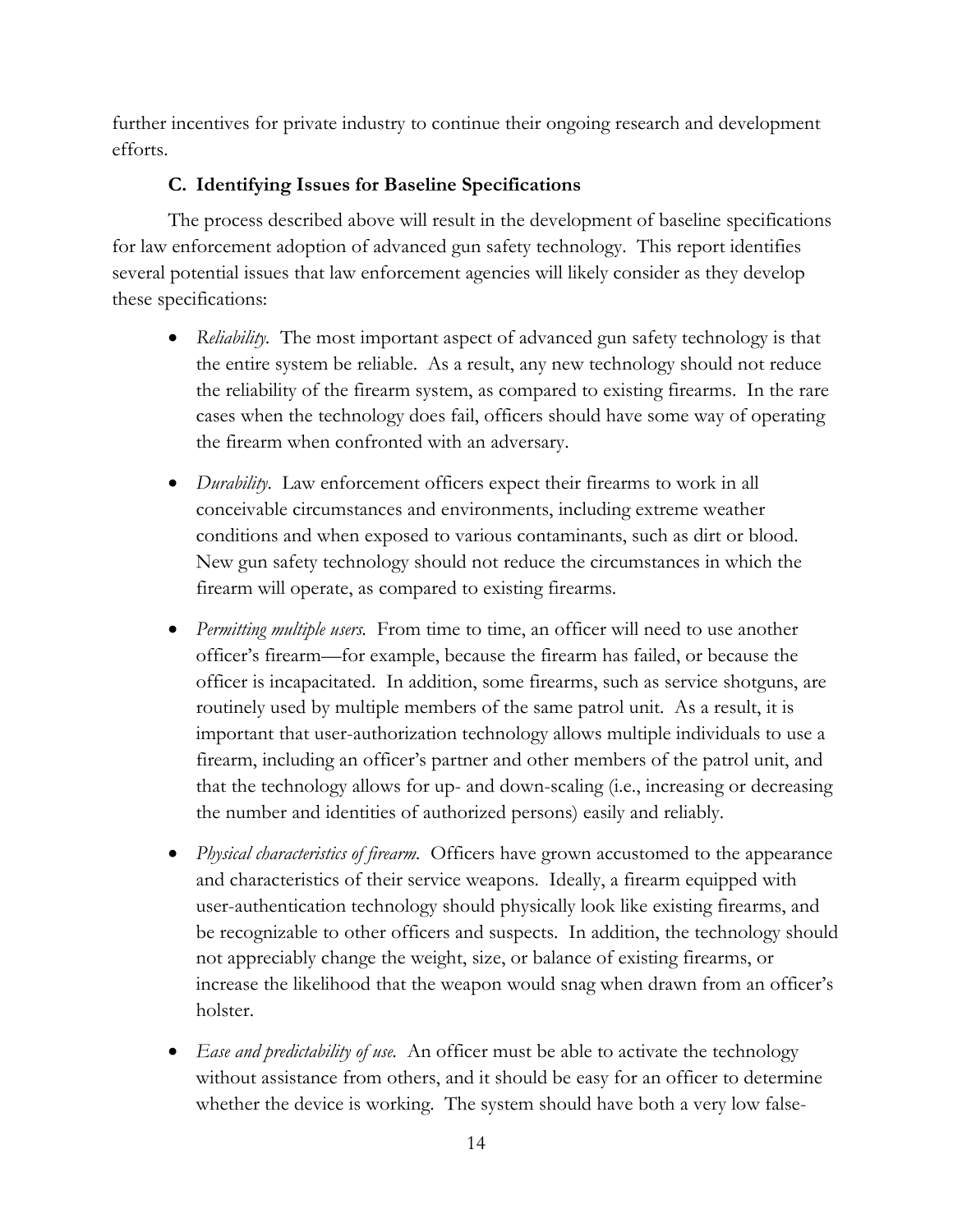rejection rate (when an authorized user is incorrectly blocked from using the gun) and a very low false-acceptance rate (when an unauthorized user is allowed to fire the weapon). In addition, an officer should be able to use the firearm while wearing gloves.

- *Cost.* Most law enforcement budgets devote only a small percentage of their budget to purchasing equipment, and many departments are unable to supply or update their existing equipment with the latest technologies. In some jurisdictions, officers have to purchase their own service firearms. While some officers may be willing to pay a premium for the peace of mind of owning a gun with advanced gun safety technology, others may not.
- *Training.* It should be easy to train officers and armorers on user-authorization technology, and the costs of the additional training to police departments should be minimal.
- *Maintenance and repair*. Maintenance requirements should be held to a level that the average officer will do, and the firearm must be capable of repeated maintenance without damage or decrease in performance. In cases of technical malfunction, it should be easy for an officer to quickly reset the user-authorization system. A police department's armorer should be able to perform most diagnostic tests and repairs without seeking assistance from the manufacturer.
- *Adversarial compromise of technology*. It should be assumed that as soon as law enforcement agencies deploy user-authorization firearms, criminals will try to find ways to defeat the technology. It is crucial that the technology cannot be easily compromised even when a suspect has full knowledge of how the system operates. In addition, the technology should be protected against computer hackers and others who might try to disrupt the electronic systems that allow the devices to operate.
- *External devices.* Although some user-authorized firearm designs involve biometric recognition systems, other models rely on external devices, such as RFID tags, that must be worn by the user. Any external device should be as reliable, durable, and easy to use as the firearm itself. Moreover, the external device should not be uncomfortable to wear or distracting to an officer's law enforcement operations, and should not cause medical side effects to the officers.
- *Power failure.* If user-authorization technology requires batteries, they should be long-lasting and easy to recharge. A low-power indicator should warn users well before the battery runs out of power.